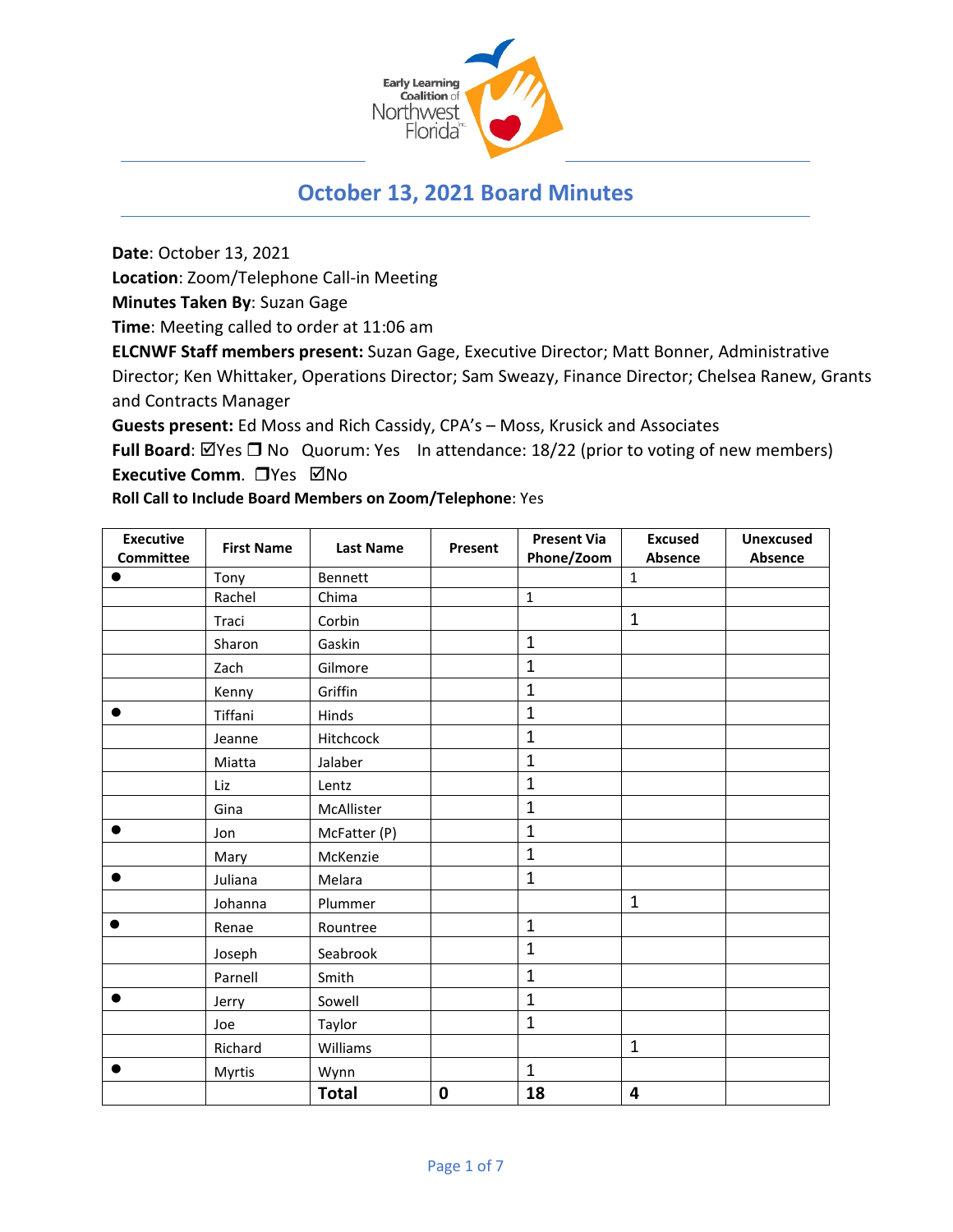### Utilization Report for Direct Services

We reimburse contracted providers in each of the seven counties served. The information below shows the payment to School Readiness and VPK providers for direct services (slots) and compares the previous month.

| School Readiness and CARES                                      |                             |                             |  |  |  |  |
|-----------------------------------------------------------------|-----------------------------|-----------------------------|--|--|--|--|
|                                                                 | July 2021                   | August 2021                 |  |  |  |  |
| School Readiness                                                | SR Slot Dollars \$1,287,005 | SR Slot Dollars \$1,157,850 |  |  |  |  |
| Payments to Child Care Providers for Direct<br>Services (Slots) | Children Paid - 2,658       | Children Paid - 2,496       |  |  |  |  |
| <b>VOLUNTARY PREKINDERGARTEN</b>                                |                             |                             |  |  |  |  |
| <b>VPK Program</b>                                              | July 2021                   | August 2021                 |  |  |  |  |
| Payments to Child Care for VPK services                         | VPK Payments \$198,880      | VPK Payments \$445,308      |  |  |  |  |
|                                                                 | Children Paid -652          | Children Paid - 2,238       |  |  |  |  |

- 1. CALL TO ORDER AND INTRODUCTION OF MEMBERS, GUESTS, AND STAFF
- 2. APPROVAL OF MEETING AGENDA Jon McFatter

 *VOTE NEEDED: To approve the meeting agenda as presented.* Motion: To approve the meeting agenda as presented. Motion By: Jerry Sowell Motion Seconded By: Miatta Jalaber Member/s Recusing from Vote: No The motion carried.

#### 3. ADOPTION OF CONSENT AGENDA ITEMS – Jon McFatter

- 3.1. Minutes: Board Meeting August 11, 2021 *(See minutes)*
- 3.2. Credit Card Transaction Report: July 2021 and August 2021 *(See credit card statements)*
- 3.3. Revenue and Expenditures through 8.30.2021 *(See R&E through 8.30.2021)*
- 3.4. Internal Control Questionnaire *for FY 2021-22 (See ICQ FY 2021-22)*
- 3.5. Disposition Of Equipment *(see 240.02A\_TangiblePersonalProperty\_SurplusPropertyForm\_ELCNWF\_10)*

Explanation was given for charges made in error by Matt Bonner on his credit card.

Motion: To approve the consent agenda items as presented. Motion By: Jerry Sowell Motion Seconded By: Kenny Griffin Member/s Recusing from Vote: No The motion carried.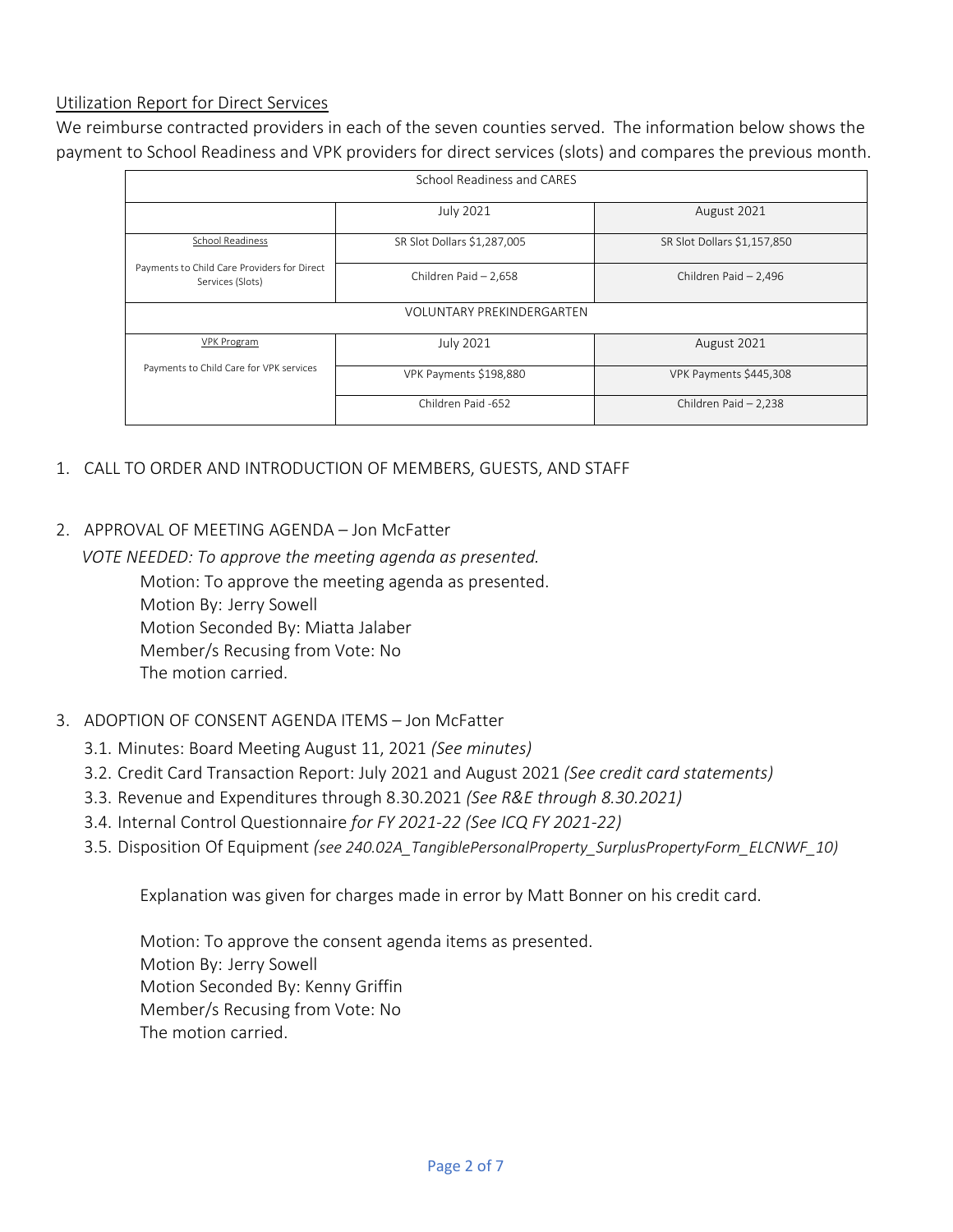## 4. COMMITTEE/FULL BOARD REPORTS – Jon McFatter

4.1. Executive Committee- Jon McFatter

Instead of an Executive Committee meeting, all items brought to the committee are presented to the entire board for information and/or vote, as needed.

4.1.1. Nomination of new members to serve on the board:

4.1.1.1. Tony Bennett, Bay County private sector

4.1.1.2. Rachel Chima, Bay County private sector

*VOTE NEEDED: To approve the nomination of the people listed to serve on the board for one four-year term from October 2021- October 2025.*

Motion: To approve the nomination of the Tony Bennett and Rachel Chima to serve on the board for one four-year term from October 2021- October 2025. Motion By: Jerry Sowell Motion Seconded By: Zach Gilmore Member/s Recusing from Vote: No The motion carried.

4.1.2. Slate of Officers and Committee Membership

 You can find the current slate of officers and committees' membership on 2021-22 ELCNWF Committee Roster *(See Proposed Officers Committee Roster 2021-22)*

*VOTE NEEDED: To approve the slate of Officers and Committee Membership as presented*

Motion: To approve the slate of Officers and Committee Membership as presented. Motion By: Jerry Sowell Motion Seconded By: Kenny Griffin Member/s Recusing from Vote: No The motion carried.

#### 4.1.3. Bylaws Revised 10.13.2021

The Coalition would like to name a "community-at-large" position. Members can see proposed changes. Approval of changes requires a 2/3 vote of members. *(See By-Laws 10.13.2021) VOTE NEEDED: To approve the revision to bylaws as presented.* 

Motion: To approve the revised bylaws as presented. Motion By: Mary McKenzie Motion Seconded By: Zach Gilmore Member/s Recusing from Vote: No The motion carried unanimously.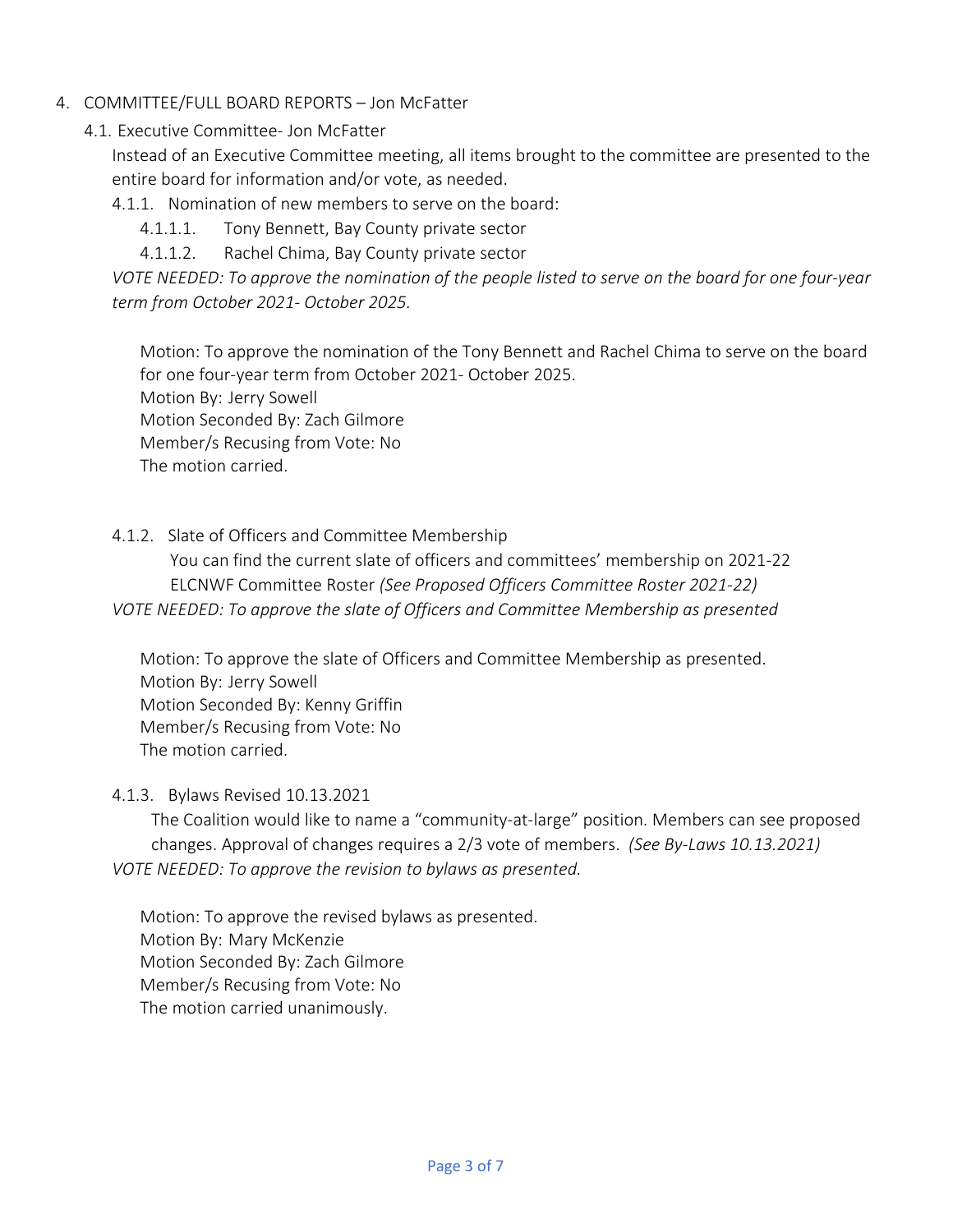## 4.1.4. Annual Report

The Coalition submitted the FY 20-21 Annual Report to the Division of Early Learning on September 22, 2021. The annual report describes the School Readiness and Voluntary Prekindergarten programs and activities of the coalition for FY 20-21. *(See Annual Report FY 20-21)*

*VOTE NEEDED: To approve the Annual Report as presented.* 

Motion: To approve the 20-21 Annual Report as presented. Motion By: Jerry Sowell Motion Seconded By: Renea Rountree Member/s Recusing from Vote: No The motion carried.

## 4.2. *Finance Committee- Jerry Sowell*

Instead of a Finance Committee meeting, all items that would be brought to the committee are presented to the entire board for information and/or vote, as needed.

4.2.1. Moss, Krusick, and Associates A representative from MKA will be presenting results for FY 2020 Financial audit. *(See FY 2020 Audit)*

## *VOTE NEEDED: To approve the FY 2020 Financial audit as presented.*

Motion: To approve the FY2020 Financial audit as presented. Motion By: Renea Rountree Motion Seconded By: Kenny Griffin Member/s Recusing from Vote: No The motion carried.

#### 4.2.2. Related Party Contracts Below \$25,000

To follow Florida Statute, the Coalition Board must approve any contracts between Coalition employees, Coalition governing board members, and relatives of either group as s. 112.3143(10)(b), F.S.; defines. The coalition must comply with the following requirements:

- A valid vote of approval requires a two-thirds vote of the entire governing board (not just those in attendance)
- The impacted individual(s) must complete the necessary conflict of interest disclosure forms, and these forms must be available for presentation to the governing board at the time of the board's vote.
- Any governing board member(s) benefitting from the contract(s) must disclose in advance the conflict of interest and must abstain from the vote process.
- A quorum must be established.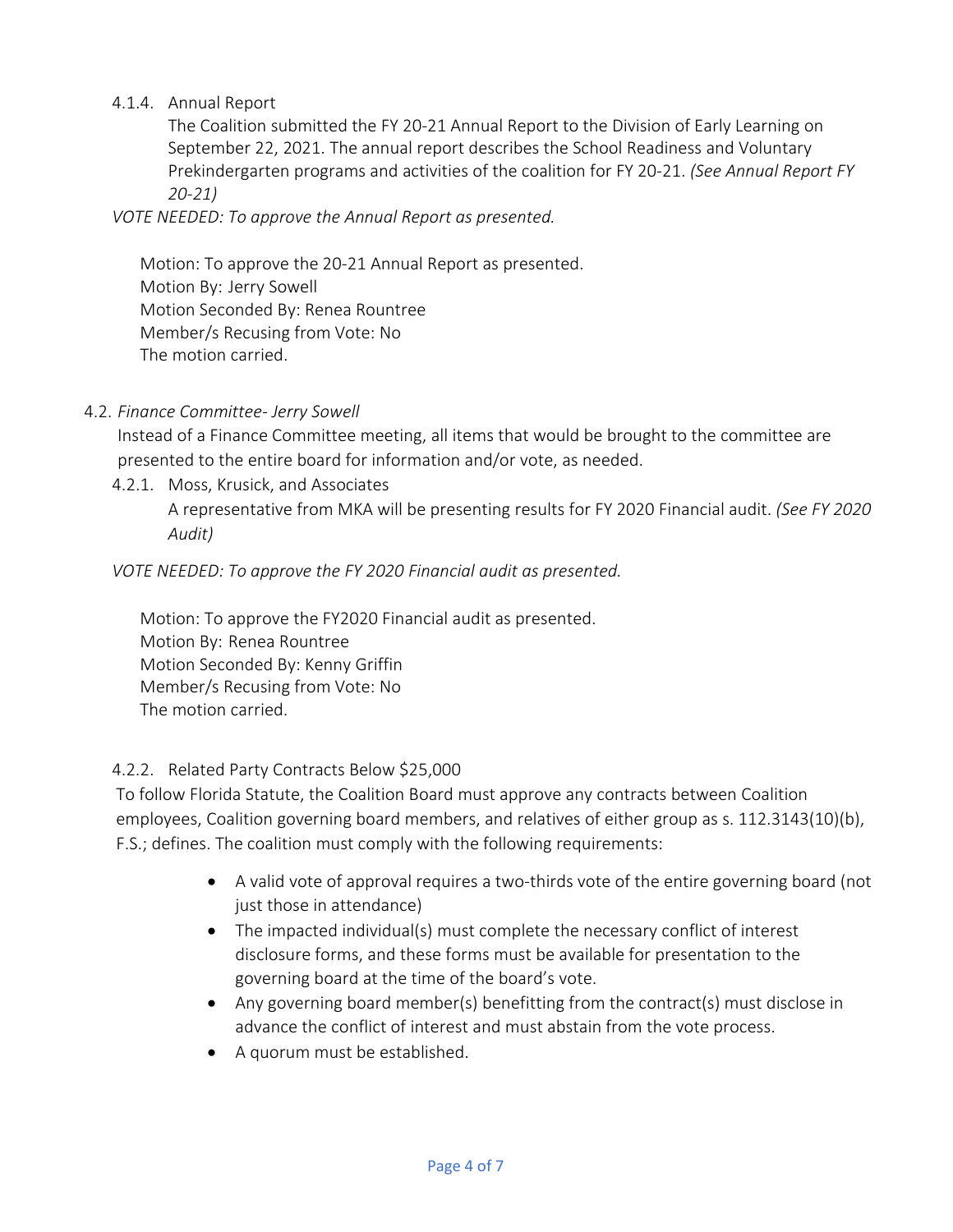- The coalition will need to provide a detailed breakdown of how each member voted in order to ensure that two-thirds of the entire membership voted in favor of the related party contract.
- Coalitions can enter into contracts below \$25,000 without prior approval from OEL; however, such contracts are required to be reported to OEL within 30 days after approval by the Coalition governing board is obtained.
- 4.2.2.1. Chipola Regional Workforce Development Board dba CareerSource Chipola-Chipley office annual rental \$4,750.56. Disclosures: Richard Williams is the CEO of Career Source Chipola, Mary McKenzie is on the Career Source Chipola Board of Directors.

*VOTE NEEDED: To approve related Party Contracts Below \$25,000- Chipola Regional Workforce Development Board dba CareerSource Chipola - Chipley office annual rental \$4,750.56.*

Motion: To approve related Party Contracts Below \$25,000- Chipola Regional Workforce Development Board dba CareerSource Chipola - Chipley office annual rental \$4,750.56*.* Motion By: Jerry Sowell Motion Seconded By: Sharon Gaskin Member/s Recusing from Vote: Yes A roll call vote was taken and the motion carried unanimously by 2/3 of membership with Mary McKenzie abstaining from the vote due to conflict of interest.

## 4.2.2.2. Donna Whittaker- Educational training consultant, NTE of \$7000.

Disclosures: Donna is the wife of Operations Director Ken Whittaker.

*VOTE NEEDED: To approve related Party Contracts Below \$25,000- Donna Whittaker, Educational Training Consultant NTE \$7,000.*

Motion: To approve related Party Contracts Below \$25,000*-* Donna Whittaker, Educational Training Consultant NTE \$7,000. Motion By: Jerry Sowell Motion Seconded By: Jeanne Hitchcock Member/s Recusing from Vote: No A roll call vote was taken and the motion carried unanimously by 2/3 of membership.

# 4.3. Policy and Personnel Committee-

In place of a Policy and Personnel Committee meeting, all items that would be brought to the committee are presented to the entire board for information and/or vote, as needed.

## 4.3.1. Performance Stipends

The board has historically allowed the Executive Director to award mid-year (typically in December) and end-of-year (typically June) performance stipends to staff based on individual performance and/or overall Coalition performance in meeting goals and deadlines. For FY22,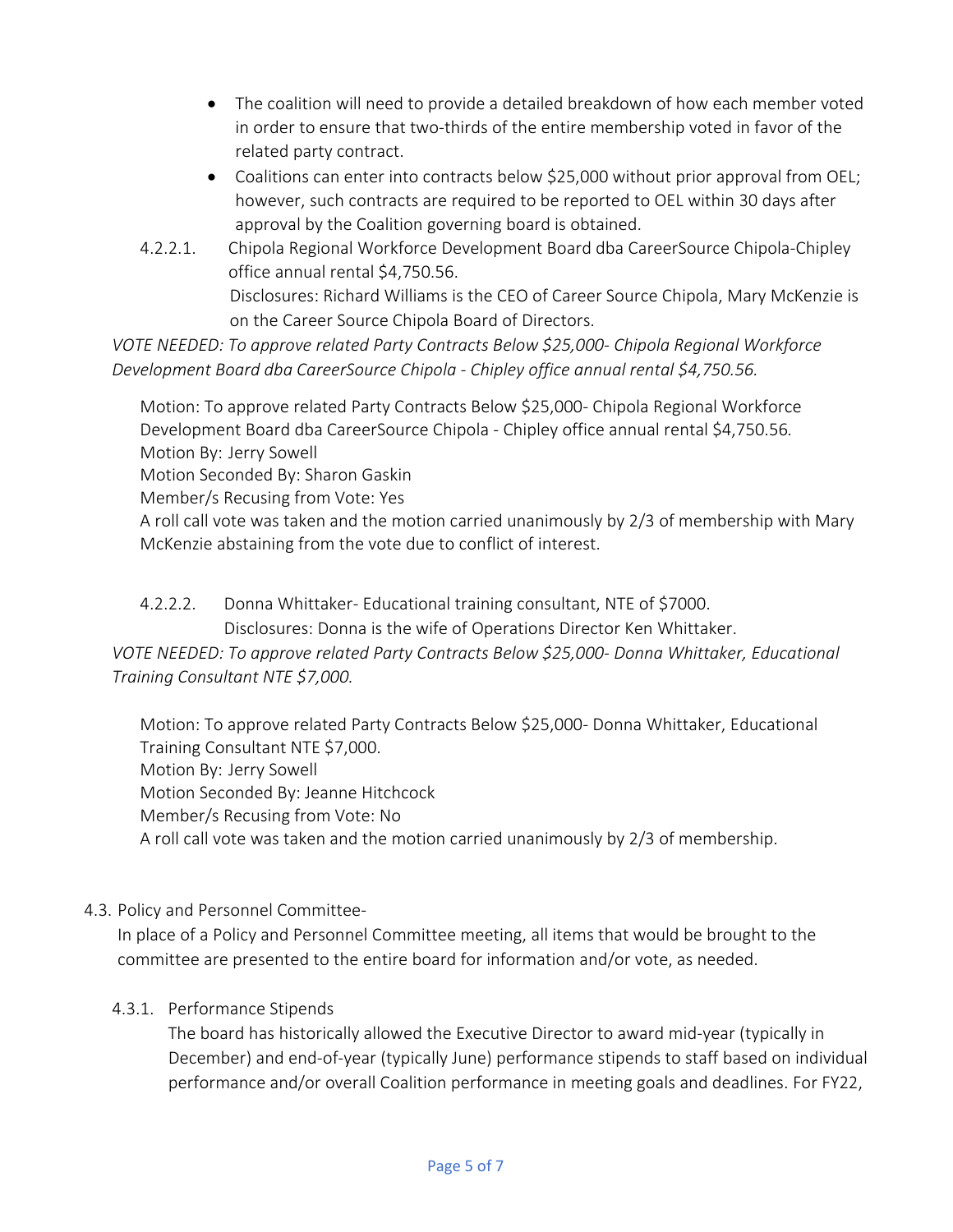the anticipated impact of mid-year and end-of-year performance stipends would be less than \$140,000. There is room in the approved Coalition budget for this.

*VOTE NEEDED: To allow Executive Director to award mid-year (typically around December) and endof-year (typically around June) performance stipends based on individual performance and/or overall Coalition performance in meeting goals and deadlines.*

Motion: To allow Executive Director to award mid-year (typically around December) and end-ofyear (typically around June) performance stipends based on individual performance and/or overall Coalition performance in meeting goals and deadlines. Motion By: Sharon Gaskin Motion Seconded By: Renea Rountree Member/s Recusing from Vote: No The motion carried.

4.4. Education and Program-

In place of an Education and Program Committee meeting, all items that would be brought to the committee are presented to the entire board for information and/or vote, as needed. *No new information for discussion*

# 5. EXECUTIVE DIRECTOR'S REPORT

- 5.1. Organization Update
	- 5.1.1. New Office Space
		- 5.1.1.1. Lease for Panama City We have a new office at 3009 Hwy 77, Suite F, Panama City, FL 32405.
		- 5.1.1.2. Open House We anticipate holding an open house at our Panama City office and Marianna office in December.
	- 5.1.2. Annual Report submitted 9.22.2021 *(See Annual Report FY 20-21)*
	- 5.1.3. Meeting with new DEL director, Matt Mears
	- 5.1.4. Website Upgrade
	- 5.1.5. Operation Kaleidoscope Update *(See WOW document)*
	- 5.1.6. Thomas Howell Ferguson (THF) financial monitoring
	- 5.1.7. EOS Management training for Executive Team (2 of 5 days completed)
	- 5.1.8. Cyber Insurance
	- 5.1.9. Child attendance project
	- 5.1.10. United Way Campaign is underway
- 5.2. Quality Services August and September 2021- (*See Quality Services, Service Numbers August - September 2021)*
- 5.3. Media Coverage/Activity/Events August and September 2021 *(See Media Coverage* August 2021 and September 2021*)*